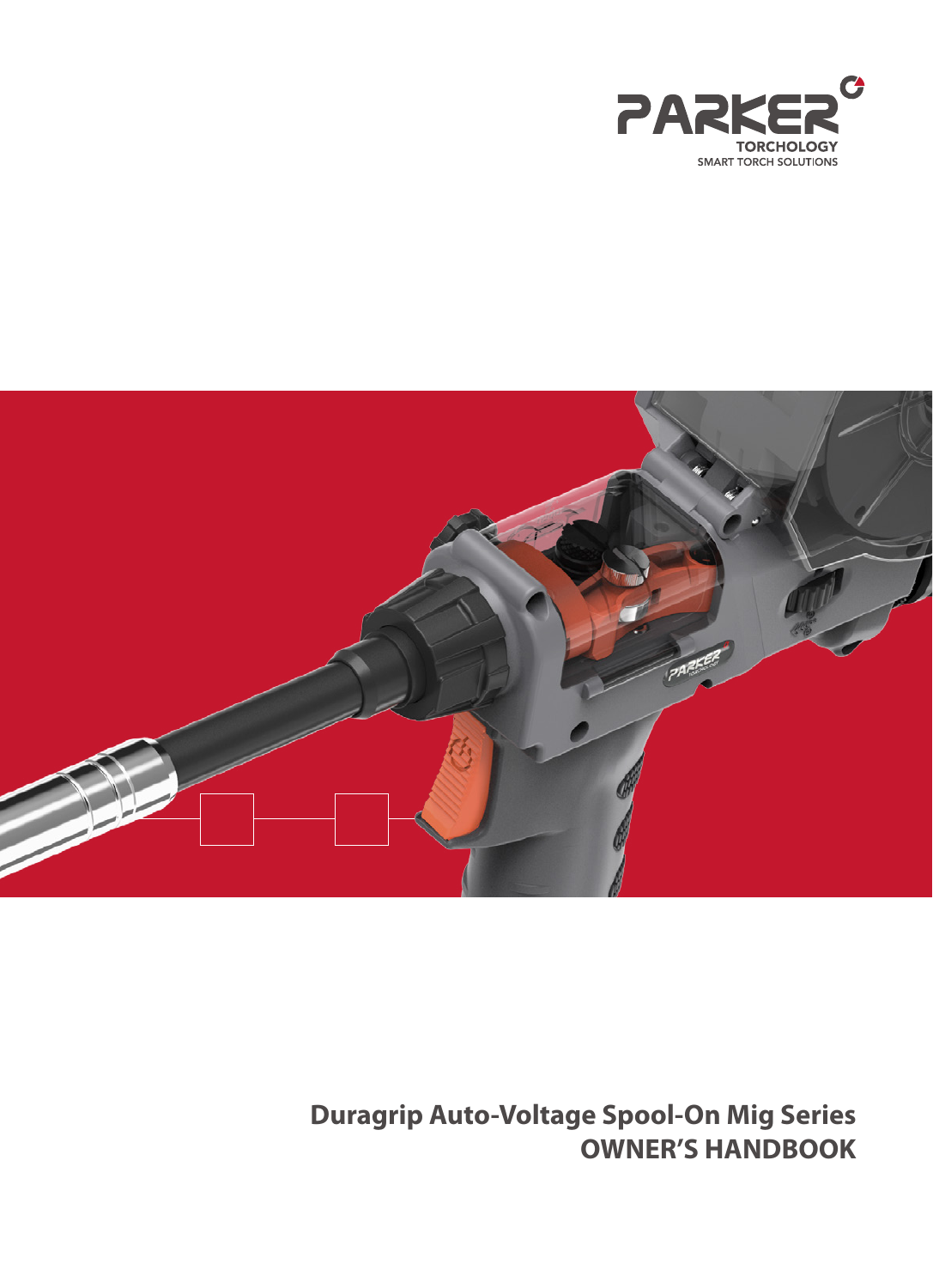

# **Duragrip Auto-Voltage Spool-On Mig Torch**

# **Contents of this box Product supplied by Product supplied by**

- Auto-Voltage Spool-On Mig / Mag welding torch
- Operation instruction
- **•** Drive Roll

 Duragrip Auto-Voltage Spool-On 15 series: 0.8mm U groove for aluminum wire.

 Duragrip Auto-Voltage Spool-On 24/25/36 series: 1.0mm U groove for aluminum wire.



# Basic product data and conformity information



#### **Basic product data to IEC/EN60974-7**

**Process:** This is an Auto-Voltage Spool-On Mig/Mag welding torch

**Guidance:** This is a manually guided motorized wire feed torch **Voltage rating:** 100V peak value

**Rating:** Please refer to the specification sheet for your model.

Gas: Argon, CO<sub>2</sub> and mixed gas

**Torch length:** 6 or 8m. Up to 16m upon request

**Wear parts:** Have been supplied in accordance with your order and the torch part number.

**Type of cooling:** Gas (Air-Cooled)

**Maximum spool size:** 4" (102mm) diameter

**Rating of electrical controls incorporated in the torch:** 

The switch is rated at 1A 250V AC

**Requirements for connection of the torch:** Easy to connect (no need for qualified personnel to connect the torch to a machine).

# Conformity information

A sample of this product has been tested and found to be in conform with the following standards

- IEC /EN 60974-7: Arc welding equipment Part 7 Torches
- 2014/35/EU Low voltage directive
- Supporting documentation in accordance with EN ISO/IEC 17050-2:2004
- RoHS2 compliance to 2011/65/EU
- REACH compliance to 1907/2006/EC

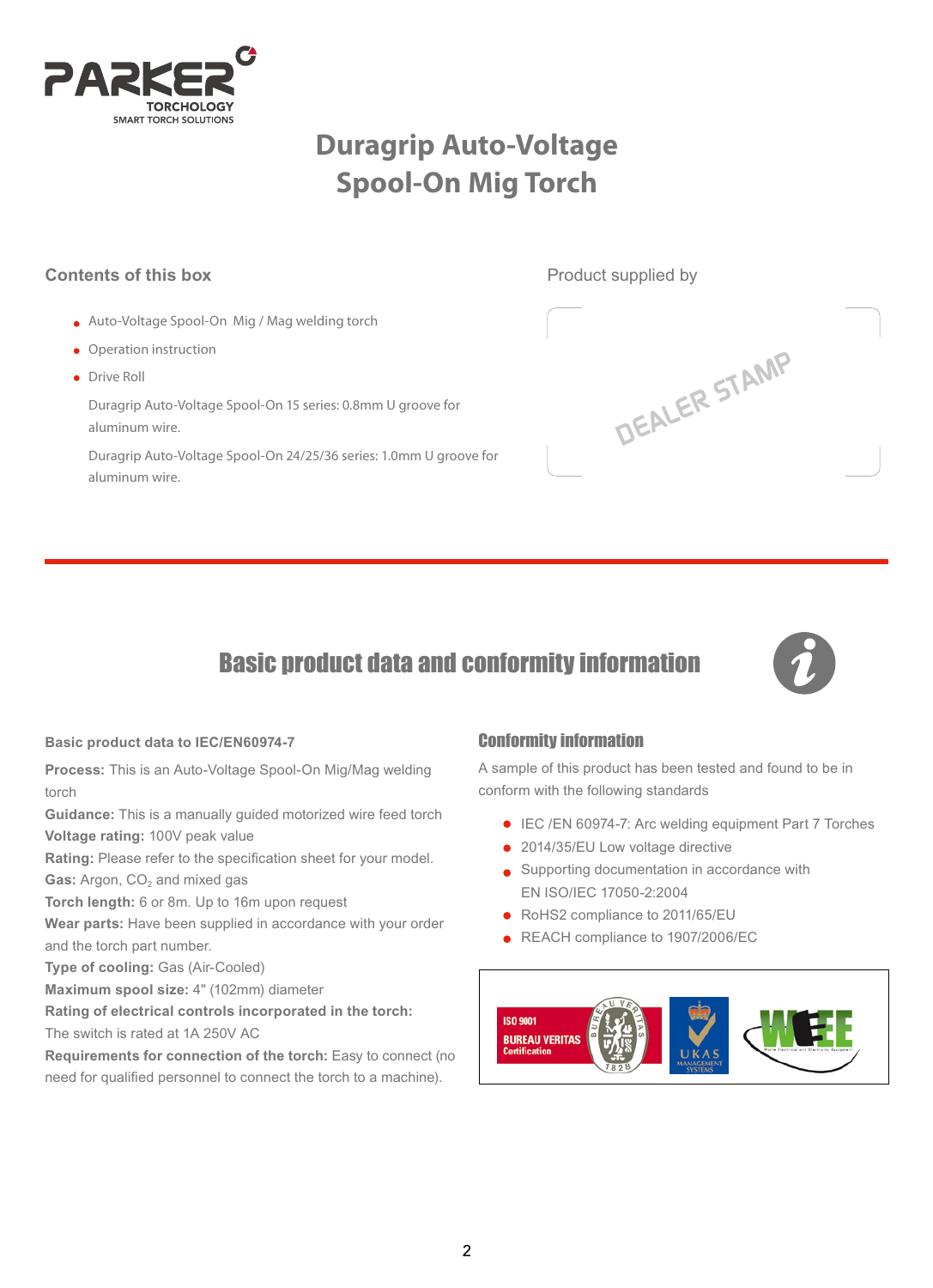

# Auto-Voltage Spool-On Mig Torch Overview

Thank you for purchasing a Parker Auto-Voltage Spool-On welding torch. The torch has been made under the most stringent manufacturing conditions and the following will explain how it works together with some easy set-up instructions to get you going.

The Parker Auto-Voltage Spool-On torch is designed to act as a motorized on-torch feed system for long distances and precise control of soft wires. The torch is equipped with conventional industry standard machine connections.

The torch incorporates a self-contained spool of welding wire. This arrangement dispenses with the need to connect the torch to a separate wire feeder.

Wire is pulled off this spool of welding wire by the motorized drive and pressure roll.

A tension knob provides sideways load on the drive roll so that the torch motor exerts sufficient power to pull the wire off the spool and feed it to the contact tip.

The tension knob is factory set and does not need adjustment.

The spool cover is made from a clear engineering polymer to enable the user to easily see how much wire remains on the spool.

Adjustment and control of the wire speed is made directly from the potentiometer located on the left hand side of the main torch body.

Parker Auto-Voltage Spool-On torches are supplied with a 24V motor together with a potentiometer to suit all machines.

No separate control box is required allowing for easy set-up. These torches work on all MIG/MAG machines or CV power sources without the need for complicated wiring set-ups.



# Important Safety Instructions

# Read all instructions before using this product.

Parker Auto-Voltage Spool-On torches are safe products to use, but like all modern tools, they can be dangerous in untrained hands. Therefore, we have assumed that you know how to use these products and know the dangers of misuse. These Spool-On torches have the ability to inflict serious injuries if used by untrained personnel.

You must never point these products at anyone and operate the trigger.

We strongly recommend that you are completely conversant with Spool-On welding techniques before you use this product. If you do not know, or are unsure, then you must contact your dealer or a trained person for advice.

### Pacemaker users.

All welding operations give off some form of magnetic and electrical interference; if you have a Pacemaker or some other medical device controlled by an electric current; we recommend you consult your doctor before using any welding or cutting equipment.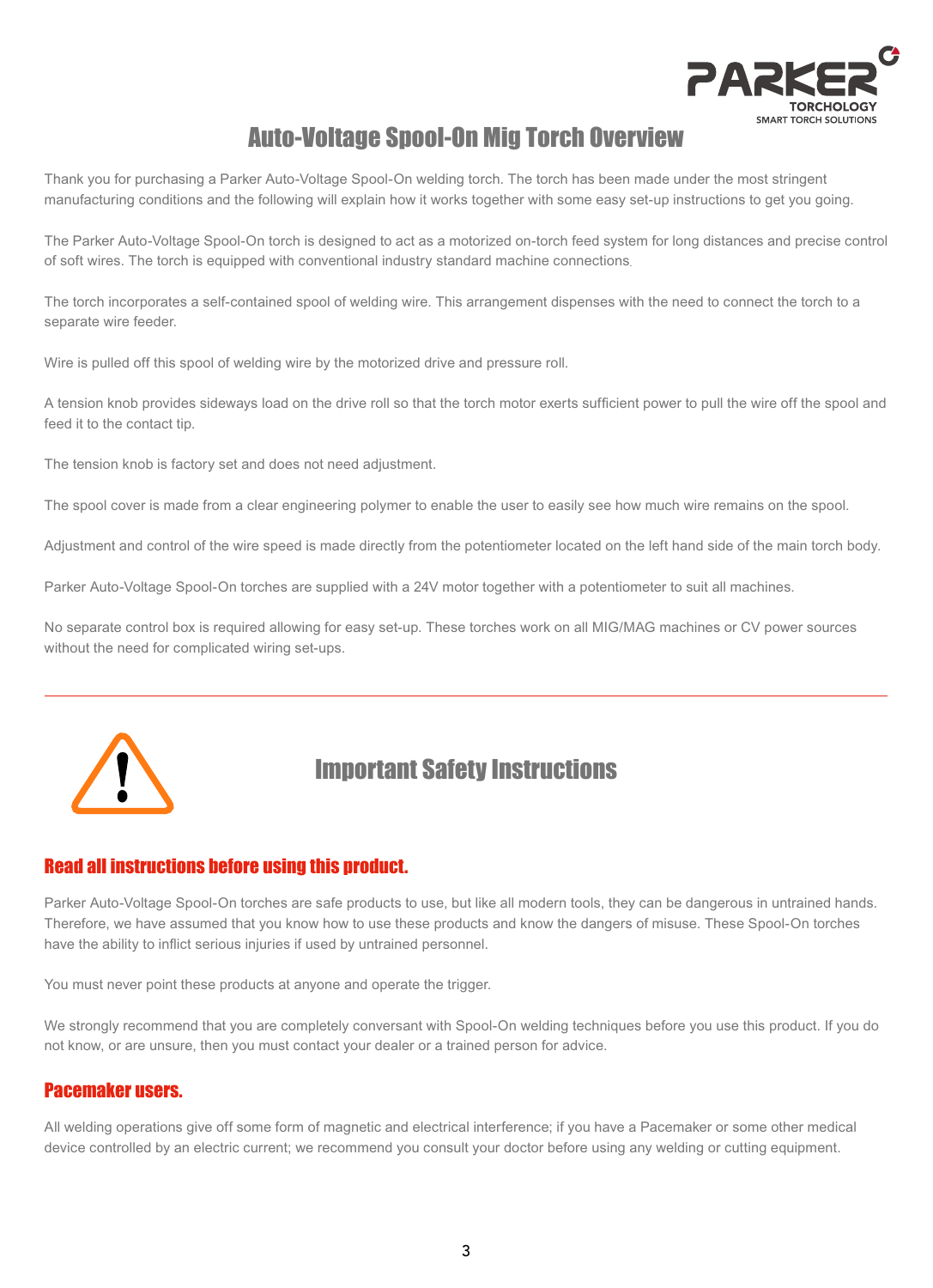

Note:

- The welding wire will have been purchased on a spool ready to use.
- Before starting work make sure that the end of the welding wire has been dressed with burrs and sharp edges removed to prevent internal scoring of the torch components.

# WIRING METHOD

- Connect the torch to MIG machine Euro connector:  $\bigcap$
- Connect the torch earth lead to the workpiece or machine earth lead:  $\circled{2}$



# Opening the system

- Open the Handle cover  $\bigcirc$
- Unscrew the tension knob and open the pressure arm assembly  $(2)$
- Remove the Clear spool cover 3
- Open the wire brake mechanism 4

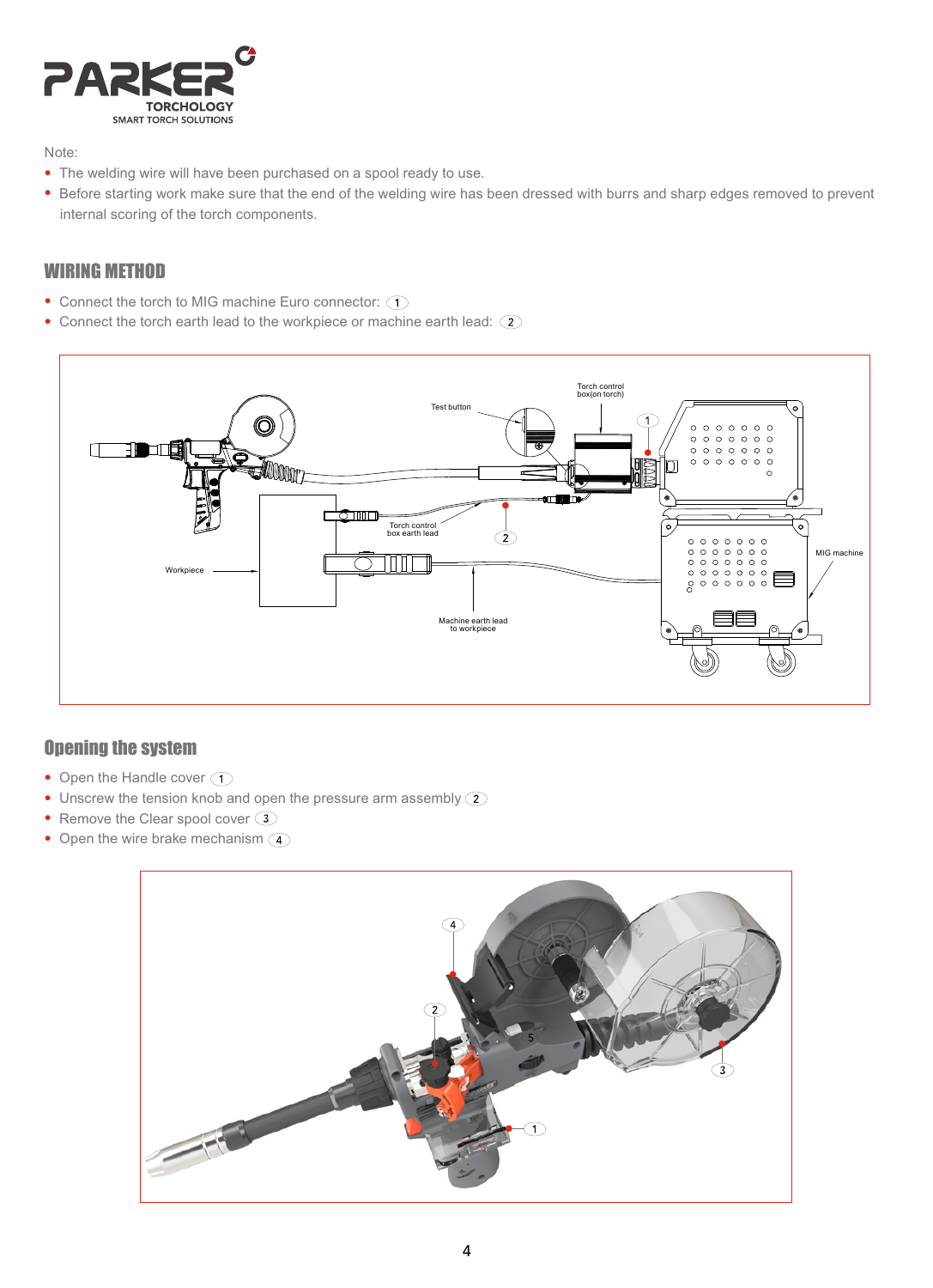

# Fitting a wire spool

- Hand feed the wire from the spool into the nylon wire quide and over the drive roll
- Fit the wire spool to the centre pillar.
- Push the wire brake mechanism assembly downwards after fitting the spool. (5) This brake prevents the spool overrunning and "bird nesting" inside the cover.
- Feed the wire over the drive roll and into the neck nipple  $\delta$
- When using aluminium wires the brake system  $\circled{S}$  alone will exert enough force on the spool to prevent the wire spool overunning.
- When using steel wires the wire tension nut  $\mathcal{D}$  should be hand tightened until there is no overrunning of the spool



# Ready to use

- Close the pressure arm assembly, adjust the tension knob to take up the slack in the pressure arm. A light closure pressure is all that is required, Do not overtighten the pressure arm.
- Close the handle cover .
- Close the spool cover making sure the position marks <<< are lined up.
- Inch the wire through the neck to the contact tip, trim the wire to make it ready to use.

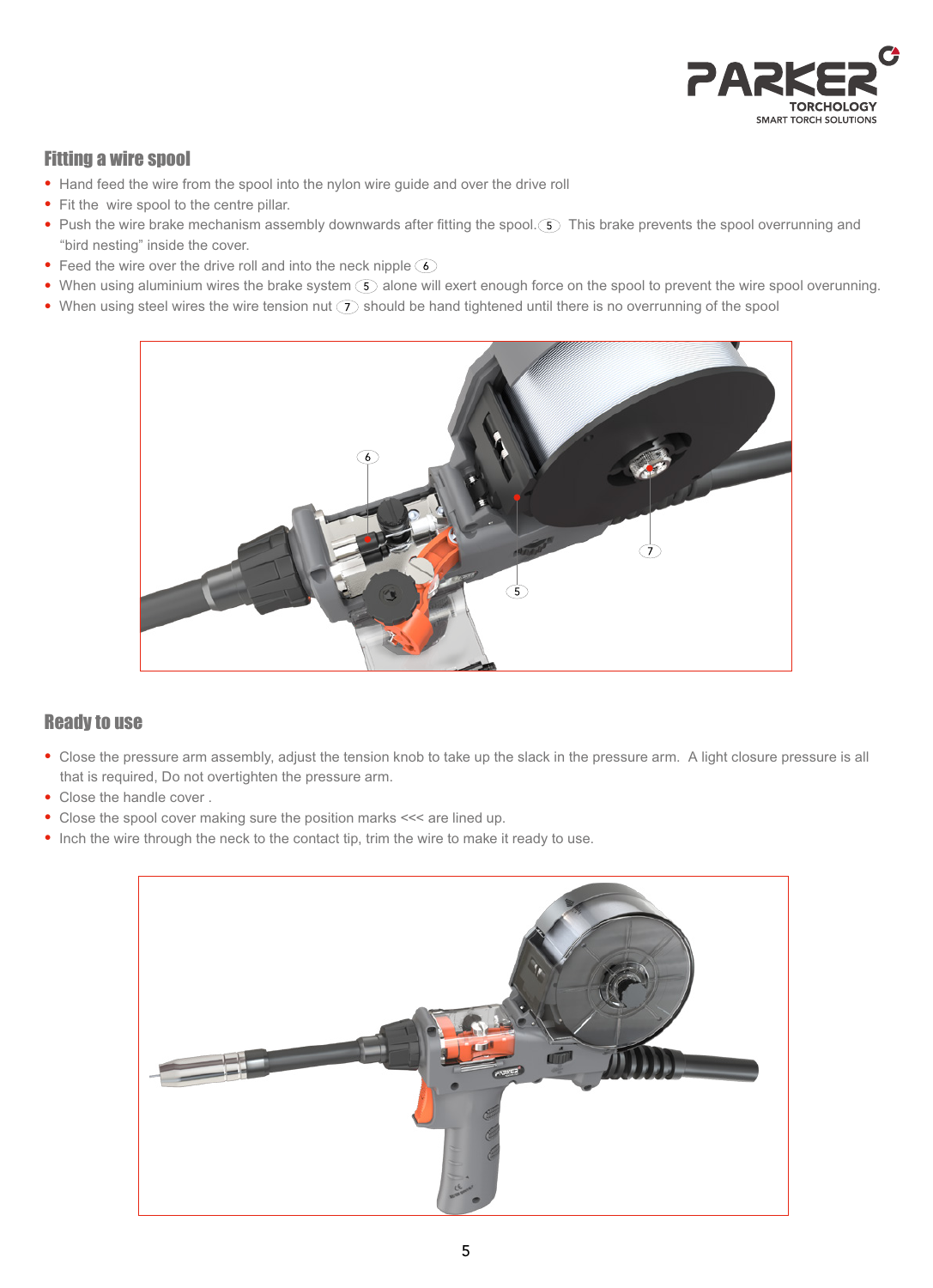

# Drive rolls

Drive Rolls can be supplied in sizes to suit 0.8, 0.9, 1.0 and 1.2mm diameter soft wire sizes (with 'U' groove) and 0.8, 0.9 and 1.0mm diameter hard wires sizes ( with 'V' groove). Your torch will have been supplied with 0.8mm or 1.0mm 'U' type drive roll unless a different size has been specified on your order.

It's easy to replace a drive roll. Just loosen the slot headed screw over the drive roll and slide the roll up to replace it.

The drive rolls are double grooved to add service life to each roll. The unused groove can be used by inverting the drive roll.

#### Replacing the Drive roll.

Use a 9mm A/F spanner to hold the motor shaft and with a blade screwdriver, remove the screw with an anti-clockwise direction.

# TO OPERATE

- You will have already connected the Spool-On torch to the welding power source with Euro connector  $\Box$ .
- The wire feeder on the welding machine should be disabled (*alternately open the drive rollers to stop the wire being pushed into the Spool-On gun*).
- The electronic module (part of the torch control box near the euro connector) has a wire socket that needs a connection to the welding earth (negative) with the crocodile clamp  $(2)$ . The wire can be attached directly to the workpiece  $(3)$  or welding clamp or directly onto the negative output socket on the power source.

Welding can now be carried out using the torch like a conventional MIG torch, the speed of the wire is set by the torch potentiometer, welding voltage is set on the welding power source as normal. Adjust the rollers pressure if necessary to make sure the feed is consistent and not slipping. Do not overtighten the tension knob as this leads to unnecessary pressure on the motor and drive system.

Note: Test button: The test button checks the connection between torch and machine, it is also useful to check that the machine wire feed system is disconnected.

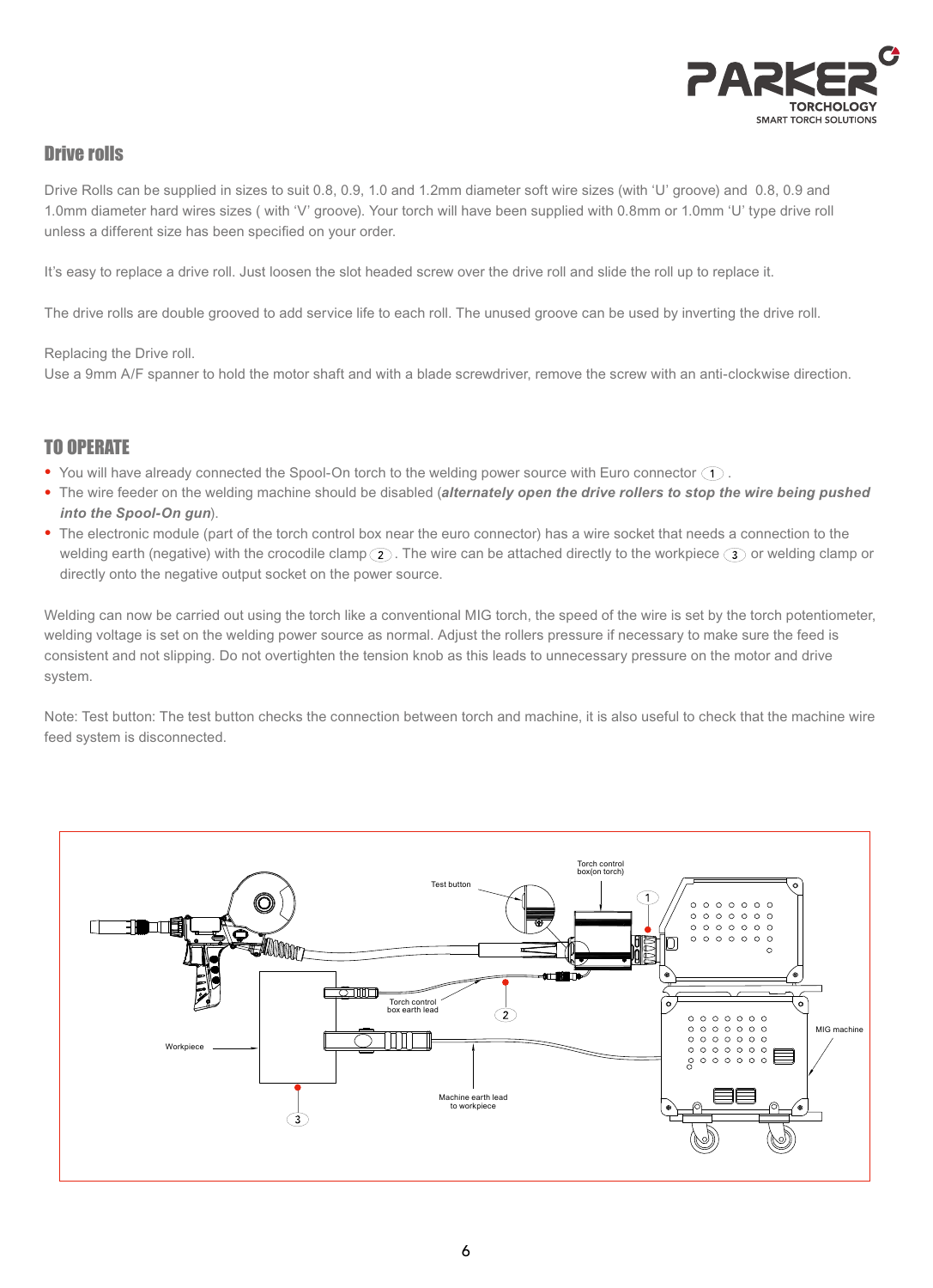

Maintenance, Fault Finding and Warranty.



# Maintenance, Fault Finding and Warranty

Used correctly, you can expect a long life from a Parker Auto-Voltage Spool-On torch. In order to ensure long life, there are a few precautions you should take note of when using and servicing your torch.

We would recommend that you should pay attention to the following:

# O Ring care

Swan necks are fitted with O-rings to seal the gas channels. The condition of these rings is critical to the smooth operation of a Parker Auto-Voltage Spool-On torch. Damage to these O-rings may affect the weld performance particularly with aluminum wires.

Great care should always be taken when removing or replacing the neck. Each time the neck is withdrawn from the body, the O-rings should be inspected. If any wear or damage is suspected, the O-rings must be replaced.

# Front-end consumables

The nozzle, contact tip and diffuser all run at very high temperatures and you should regularly inspect them for wear and operational damage. When changing a contact tip, always use a contact tip spanner to prevent over tightening. Repeated over tightening will destroy the threads in the tip adaptor.

# Drive Rolls

Always make sure you have the correct drive roll for the type and size of wire you are using. The drive roll and pressure roll should be inspected regularly for wear.

The area around the drive roll should be regularly dusted off to prevent dust and workshop debris from accumulating. We do not recommend lubricating the drive shaft or pressure roll. These are sealed for life units and lubrication oils or greases will only pick up dust and turn these oils and greases into a grinding paste. A simple dust off is all that is required.

Its easy to replace a drive roll. Use a 9mm A/F spanner to hold the motor shaft and with a blade screwdriver, remove the screw with an anti-clockwise direction.

The gearbox, drive motor and shaft top bearing are also sealed for life. No maintenance is required.

# Torch Neck

The torch neck can easily be removed by the operator to assist with feeding problems. Always make sure the large nut which fixes the neck is tight.

# Parker Spool-On Warranty

Every Parker Auto-Voltage Spool-On welding torch is manufactured to the highest standards and carries a 3 month warranty from the date of sale to the end-user. The warranty covers and is limited to a fault developing as a result of faulty workmanship or faulty materials.

# What is covered?

- Defective materials used in the manufacture of the product.
- Faulty workmanship in the manufacture of the product

# What is not covered?

- Incorrect use or damage.
- Normal wear and tear to either the product or the consumables supplied with the product.
- Faults arising from using non Parker Torchology spare parts.
- Direct or indirect costs of any form arising as a result of a suspected, or actual, defective product.

# How to make a claim

This warranty is limited to the original purchaser of the product, it is not transferable. If a fault is suspected, the dealer or Parker Torchology must be contacted and informed of the fault before the product is returned.

You can contact us by

Mail: sales@parkertorchology.com

# How will we handle any claim?

Parker Torchology sales office may ask you to return the product with a copy of your proof of purchase, (If you are the end-user) or a copy of proof of sale (If you are a distributor).

Depending on the nature of the claim, we may ask one of our technical staff to discuss the problem with you to get a quick resolution.

Once the cause of the problem is established and at our discretion, we will either repair or replace the defective product free of charge.

We will refund the costs incurred in returning the product if a defect is found, but will only refund normal transport costs. We will not pay for UPS, Express deliveries or any other high speed carriers.

If we believe the product failure is as a result of any reason other than defective materials or manufacture, we will issue a written report to you detailing our findings.

# Other issues

Whilst Parker Auto-Voltage Spool-On welding torches will give long and lasting service. We do understand the harsh and demanding working environment in which our products operate, therefore Parker Torchology retain the right to deal with any fault in a manner that best suits Parker Torchology.

This warranty is an addition to Parker Torchology standard terms and conditions and Parker Torchology standard Terms and Conditions of Sale will take precedence over this warranty.